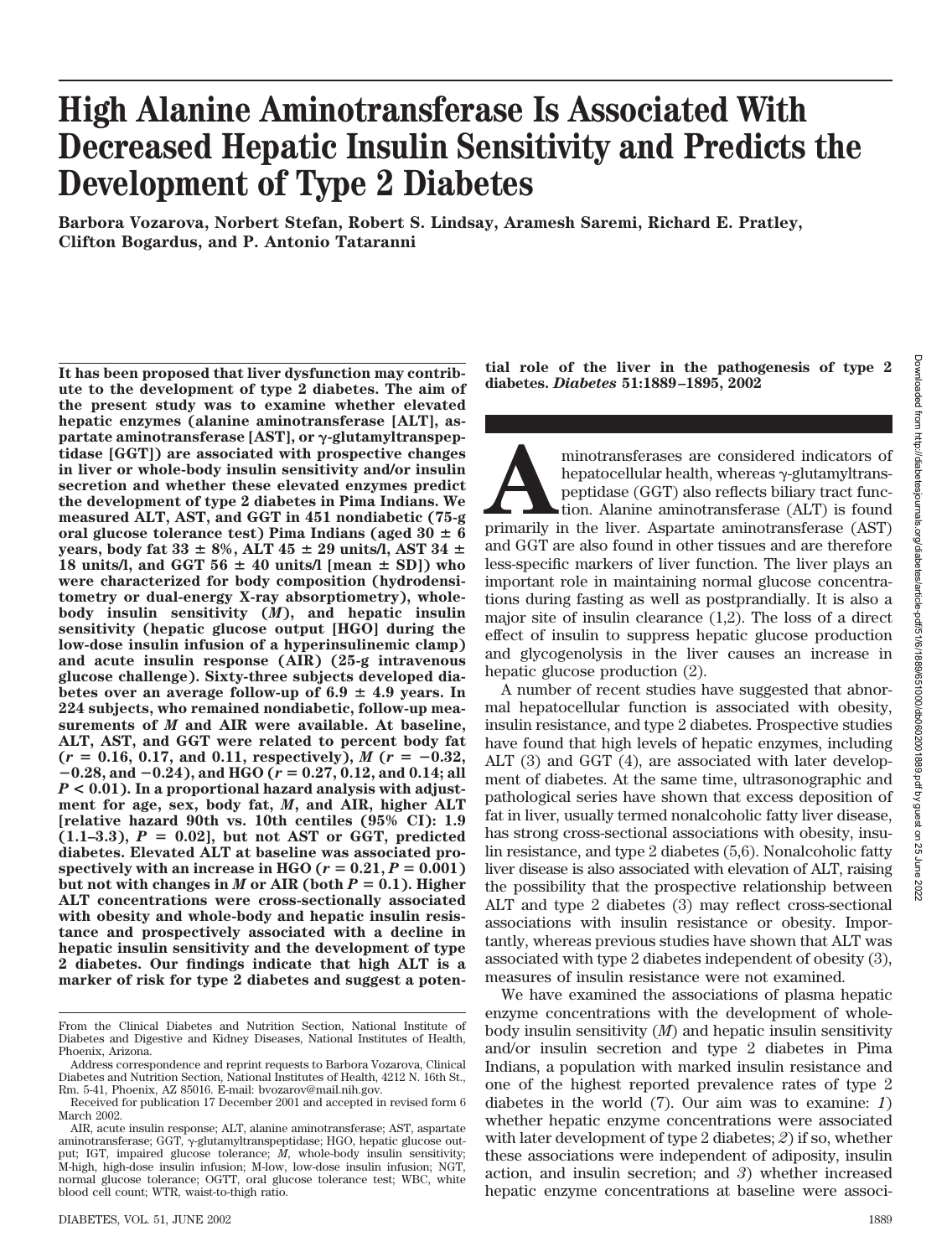### TABLE 1

Physical and metabolic characteristics of the study populations in the cross-sectional, prospective, and longitudinal analyses

|                                                         | Baseline population |                      | Prospective analysis |                   | Longitudinal analysis |                          |
|---------------------------------------------------------|---------------------|----------------------|----------------------|-------------------|-----------------------|--------------------------|
|                                                         | Means $\pm$ SD      | Range<br>$(min-max)$ | Non-<br>progressors  | Progressors       | <b>Baseline</b>       | Follow-up                |
| $\boldsymbol{n}$                                        | 451                 |                      | 307                  | 63                | 224                   | 224                      |
| Age (years)                                             | $30 \pm 6$          | 18–47                | $26 \pm 6$           | $27 \pm 6$        | $26 \pm 6$            | $30 \pm 6$               |
| Body weight (kg)                                        | $98 \pm 26$         | $50 - 257$           | $91 \pm 23$          | $99 \pm 22*$      | $92 \pm 23$           | $98 \pm 26^{\circ}$      |
| Body fat $(\%)$                                         | $33 \pm 8$          | $9 - 53$             | $30 \pm 9$           | $35 \pm 7$ †      | $31 \pm 9$            | $31 \pm 11$              |
| <b>WTR</b>                                              | $1.68 \pm 0.18$     | $1.06 - 2.58$        | $1.61 \pm 0.16$      | $1.65 \pm 0.18$   | $1.61 \pm 0.15$       | $1.67 \pm 0.16$ †        |
| Fasting plasma glucose (mmol/l)                         | $4.9 \pm 0.6$       | $2.8 - 7.1$          | $4.8 \pm 0.5$        | $5.2 \pm 0.5$ †   | $4.9 \pm 0.5$         | $4.9 \pm 0.6$            |
| 2-h plasma glucose (mmol/l)                             | $7.1 \pm 1.8$       | $3.1 - 10.9$         | $5.9 \pm 1.1$        | $6.6 \pm 0.8$ †   | $5.9 \pm 1.1$         | $6.6 \pm 1.6$ †          |
| Fasting plasma insulin (pmol/l)                         | $254 \pm 115$       | 67-677               | $210 \pm 102$        | $250 \pm 102$ :   | $210 \pm 96$          | $234 \pm 114$ †          |
| M-low $(mg \cdot kg \text{ EMBS}^{-1} \cdot min^{-1})$  | $2.57 \pm 0.88$     | $1.41 - 6.54$        | $3.00 \pm 1.27$      | $2.39 \pm 0.75$ † | $2.98 \pm 1.33$       | $2.72 \pm 0.98$ †        |
| M-high $(mg \cdot kg \text{ EMBS}^{-1} \cdot min^{-1})$ | $8.6 \pm 2.1$       | $2.4 - 13.7$         | $9.4 \pm 2.05$       | $8.6 \pm 1.9$ :   | $9.4 \pm 2.0$         | $8.9 \pm 2.2$ †          |
| $\text{AIR}$ (pmol/l)                                   | $1,416 \pm 933$     | $43 - 7,164$         | $1,569 \pm 1,042$    | $1,307 \pm 751*$  | $1,638 \pm 1,026$     | $1,542 \pm 1,104$ †      |
| Basal endogenous glucose output                         |                     |                      |                      |                   |                       |                          |
| $(mg \cdot kg \text{ EMBS}^{-1} \cdot \text{min}^{-1})$ | $1.95 \pm 0.24$     | $1.32 - 2.59$        | $1.90 \pm 0.24$      | $1.91 \pm 0.27$   | $1.90 \pm 0.24$       | $1.97 \pm 0.24$          |
| $HGO$ (mg·kg $EMBS^{-1}$ ·min <sup>-1</sup> )           | $0.42 \pm 0.39$     | $0 - 1.93$           | $0.29 \pm 0.34$      | $0.40 \pm 0.36^*$ | $0.32 \pm 0.36$       | $0.43 \pm 0.40$ †        |
| $ALT$ (units/l)                                         | $45 \pm 29$         | $5 - 144$            | $36 \pm 25$          | $39 \pm 29$       | $35 \pm 26$           | $41 \pm 30^{\circ}$      |
| $AST$ (units/l)                                         | $34 \pm 18$         | $11 - 103$           | $32 \pm 15$          | $33 \pm 15$       | $32 \pm 16$           | $32 \pm 19$ †            |
| GGT (units/I)                                           | $56 \pm 39$         | $8 - 245$            | $49 \pm 35$          | $54.1 \pm 38$     | $44 \pm 27$           | $50 \pm 31^{\circ}$      |
| ALKP (units/l)                                          | $111 \pm 42$        | 50-279               | $95 \pm 42$          | $101 \pm 59$      | $90 \pm 45$           | $109.1 \pm 43^{\dagger}$ |
| Bilirubin $(\mu \text{mol/l})$                          | $11 \pm 5$          | $2 - 34$             | $12 \pm 9$           | $11 \pm 4$        | $7 \pm 6$             | $6 \pm 3^{\circ}$        |
| Fasting plasma albumin $(g/l)$                          | $40 \pm 4$          | $28 - 51$            | $41 \pm 4$           | $39 \pm 4$ :      | $41 \pm 4$            | $40 \pm 4^{\circ}$       |

Symbols indicate significant differences between progressors and nonprogressors in the prospective analysis (unpaired *t* test) and between baseline and follow-up variables (except for age) in the longitudinal analysis (paired *t* test). \* $\overline{P} = 0.05$ ;  $\overline{P} < 0.001$ ;  $\overline{P} < 0.01$ . ALKP, alkaline phosphatase; EMBS, estimated metabolic body size  $=$  fat free mass  $+$  17.7 kg.

ated with a subsequent decrease in hepatic and wholebody insulin sensitivity and/or insulin secretion.

#### **RESEARCH DESIGN AND METHODS**

**Subjects.** Subjects in this study were participants in a longitudinal study of the pathogenesis of type 2 diabetes initiated in 1982 (8), and, therefore, they partially overlap with all prospective studies of type 2 diabetes in Pima Indians. All participants were Pima (or closely related Tohono O'odham) Indians from the Gila River Indian Community near Phoenix, Arizona. Subjects were invited at approximately annual intervals for repeat 75-g oral glucose tolerance tests (OGTTs) and an assessment of insulin sensitivity and insulin secretion. All subjects were between 18 and 50 years of age, nondiabetic (normal glucose tolerance [NGT] or impaired glucose tolerance [IGT]) at baseline according to OGTT (1985 World Health Organization criteria) (9), nonsmokers at the time of the study, and, except for obesity, healthy according to a physical examination and routine laboratory tests. By protocol, subjects with hepatic enzyme concentrations higher than three times the upper limit of the reference range were not studied. None of the patients had known history of hepatitis, but this was not confirmed by laboratory tests in all cases. No subject had clinical or laboratory signs of acute or chronic infection or took any medication at the time of the study. The protocol was approved by the Tribal Council of the Gila River Indian Community and by the Institutional Review Board of the National Institute of Diabetes and Digestive and Kidney Diseases. All subjects provided written informed consent before participation.

Cross-sectional analyses were carried out in 451 nondiabetic (286 NGT/165 IGT) Pima Indians, 173 women and 278 men, who had been characterized for ALT, AST, and GGT concentrations; body composition; glucose tolerance; fasting plasma insulin concentrations; insulin action; hepatic glucose output (HGO) during low-dose insulin infusion; and acute insulin response (AIR) (Table 1). Plasma alkaline phosphatase, bilirubin, and albumin concentrations were available in 267 subjects (163 women and 104 men). Total white blood cell count (WBC) was available in 111 subjects (69 women and 42 men, mean  $8,288 \pm 1,883$  cells/mm<sup>3</sup>).

Prospective analyses were performed in 370 Pima Indians with NGT at baseline, who had baseline plasma measurements of ALT, AST, and GGT, body fat, insulin action, and AIR and had a follow-up OGTT. Among them, 63 subjects developed diabetes (progressors), whereas 307 remained nondiabetic (nonprogressors), with an average follow-up of  $6.9 \pm 4.9$  years (range 1 month to 18 years).

Longitudinal analyses were performed in 224 nonprogressors with NGT at

baseline who were nondiabetic at follow-up and had a baseline and follow-up assessment of ALT, AST, GGT, body composition, fasting plasma insulin concentrations, insulin action, HGO, and AIR.

**Methods.** All subjects were admitted for 8–10 days to the National Institutes of Health Clinical Research Unit in Phoenix, Arizona, and were fed a weight-maintaining diet (50, 30, and 20% of daily calories provided as carbohydrate, fat, and protein, respectively) and abstained from strenuous exercise.

Plasma hepatic enzyme, albumin, and bilirubin concentrations were evaluated on admission after an overnight fast and measured by colorimetric method (DADE Behring-Dimension Clinical Chemistry System) in the hospital laboratory. WBC was measured on admission in the hospital laboratory by an automated cell counter.

Body composition was estimated by underwater weighing, with simultaneous determination of residual lung volume by helium dilution (10) or by total-body dual energy X-ray absorptiometry (DPX-L; Lunar Radiation, Madi-

#### TABLE 2

Relationships among hepatic enzyme and selected anthropometric and metabolic characteristics (partial correlations by Spearman)

|                  | <b>ALT</b>     | <b>AST</b>     | GGT            |  |
|------------------|----------------|----------------|----------------|--|
| $\boldsymbol{n}$ | 451            | 451            | 451            |  |
| age              | $0.10*$        | $-0.06$        | 0.05           |  |
| body weight      | $0.27\dagger$  | $0.26\dagger$  | $0.20\dagger$  |  |
| body fat         | $0.16\dagger$  | $0.07\dagger$  | $0.11*$        |  |
| waist            | $0.21\dagger$  | $0.21\dagger$  | 0.14           |  |
| <b>WTR</b>       | $0.18\dagger$  | $0.17$ ‡       | $0.23\dagger$  |  |
| fasting glucose  | 0.08           | $0.19\dagger$  | 0.10           |  |
| fasting insulin  | $0.30\dagger$  | $0.25\dagger$  | $0.20\dagger$  |  |
| 2-h glucose      | 0.07           | $0.15$ ‡       | 0.07           |  |
| M-low            | $-0.32$ †      | $-0.28\dagger$ | $-0.24\dagger$ |  |
| M-high           | $-0.26\dagger$ | $-0.19\dagger$ | $-0.15$ ‡      |  |
| AIR (only NGT)   | $0.10*$        | 0.02           | 0.06           |  |
| <b>Basal EGO</b> | $0.12*$        | 0.04           | $-0.04$        |  |
| <b>HGO</b>       | $0.27\dagger$  | $0.11*$        | $0.16\dagger$  |  |

 $*P < 0.05$ ;  $\frac{1}{7}P < 0.001$ ;  $\frac{1}{7}P < 0.01$ . EGO, endogenous glucose output.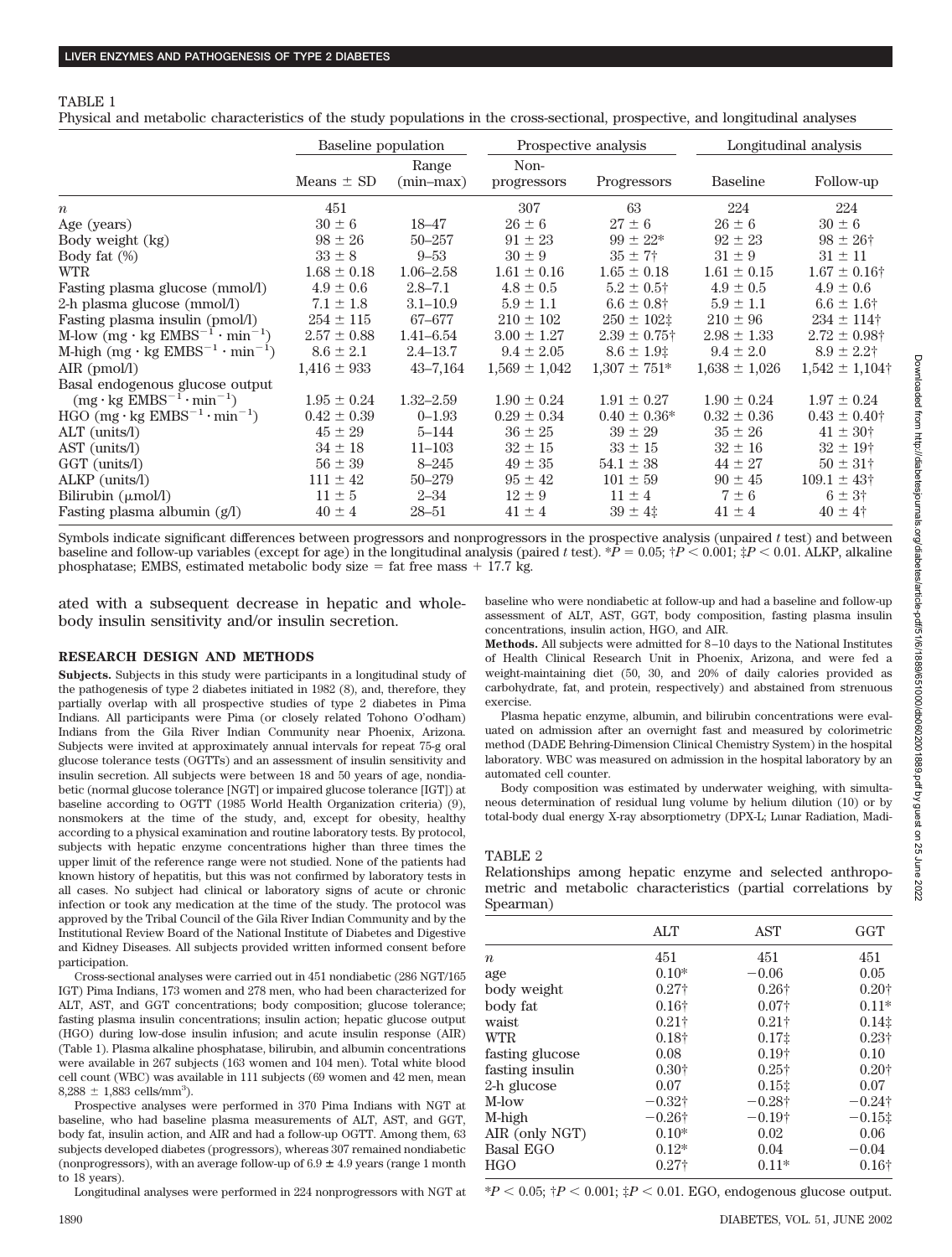

**FIG. 1. Relationship between ALT and insulin action (M-low) (***A***), fasting plasma insulin (***B***), HGO (***C***), and AIR (***D***) in 451 nondiabetic Pima Indians (278 NGT/165 IGT). Triangles indicate subjects with NGT, and circles indicate subjects with IGT.** *D***: Because even mildly elevated glucose concentrations can secondarily effect insulin secretion, only data from subjects with NGT were included. (Lines in the graphs represent simple regression between log-transformed values, and** *r* **represents Spearman correlations.) EMBS, estimated metabolic body size (fat-free mass 17.7 kg).**

son, WI) with calculations of percent body fat, fat mass, and fat-free mass as previously described (11). Waist and thigh circumferences were measured at the umbilicus in the supine position and the gluteal fold in the standing position, and waist-to-thigh ratio (WTR) was calculated as an index of body fat distribution.

At least 3 days after admission and after a 12-h overnight fast, subjects underwent a 2-h, 75-g OGTT (8). Plasma glucose concentrations were determined by the glucose oxidase method (Beckman Instruments, Fullerton, CA) and plasma insulin concentrations by an automated immunoassay (Access; Beckman Instruments).

Insulin action was assessed at physiologic and supra-physiologic insulin concentrations during a two-step hyperinsulinemic-euglycemic glucose clamp as previously described (12). In brief, after an overnight fast, a primed continuous intravenous insulin infusion was administered for 100 min at a constant rate of 290 pmol (40 mU) per meter squared body surface area per minute (low dose, M-low), followed by a second 100-min infusion at a rate of 2,900 pmol (400 mU)  $\cdot$  m<sup>-2</sup>  $\cdot$  min<sup>-1</sup> (high dose, M-high). These infusions achieved steady-state plasma insulin concentrations of  $954 \pm 318$  and  $17,574 \pm 6,486$  pmol/l (means  $\pm$  SD), respectively. The rate of total insulinstimulated glucose disposal was calculated for the last 40 min of the low- (M-low) and high-dose insulin infusions (M-high). The rate of endogenous glucose output was calculated before insulin infusion [BGSO, calculated from Steele's equation using a primed (30  $\mu$ Ci) continuous (0.3  $\mu$ Ci per min) 3-3 H-glucose infusion] and during the last 40 min of low-dose insulin infusion (HGO). HGO was used as an estimate of hepatic insulin sensitivity. M-low was also corrected for the rate of HGO (12). *M* values were adjusted for the steady-state plasma glucose and insulin concentrations and were normalized to the estimated metabolic body size (EMBS = fat-free mass  $+17.7$  kg) as previously described (12).

AIR was measured in response to a 25-g intravenous glucose tolerance test and calculated as the average incremental plasma insulin concentration from 3–5 min after the glucose bolus (12). Because even mildly elevated glucose

DIABETES, VOL. 51, JUNE 2002 1891

concentrations can secondarily affect insulin secretion, only data from subjects with NGT were included in the analyses performed with AIR.

**Statistical analyses.** Statistical analyses were performed using the software of the SAS Institute (Cary, NC). Results are given as means  $\pm$  SD (unless indicated otherwise). The values for hepatic enzymes, fasting insulin, M-low, and AIR were logarithmically transformed before analysis to approximate normal distributions.

In the cross-sectional analyses, the relationship between hepatic enzymes and anthropometric and metabolic variables was examined by Spearman correlation coefficients. Multiple linear regression models and partial correlations were used to examine the relationships after adjusting for covariates. Differences between subjects with NGT and IGT were assessed by unpaired *t* test.

In the prospective analyses, we assessed the metabolic predictors of diabetes. Risk factors for progression from NGT to diabetes were estimated by proportional hazards analyses. Effects of hepatic enzymes, M-low, HGO, AIR, and insulin were expressed as relative hazards with 95% CIs. For the purpose of presentation, the relative hazard estimates were scaled for comparison at the 10th and 90th percentiles, i.e., the risk of developing diabetes of a hypothetical subject at the 90th percentile compared with the hazard of a hypothetical subject at the 10th percentile (or at the 10th and 90th percentiles in the case of a negatively related variable). Differences in anthropometric and metabolic variables between progressors and nonprogressors were assessed by unpaired *t* tests.

In the longitudinal analyses, the predictive effect of baseline hepatic enzyme concentrations on change (follow-up adjusted for baseline) in body fat, fasting plasma insulin concentrations, M-low, AIR, and HGO were evaluated using multiple linear regression models. Models were adjusted for sex, follow-up age, and the time of follow-up. Change in fasting insulin concentrations, M-low, and HGO were additionally adjusted for change in body fat, and change in AIR was adjusted for change in body fat and M-low. Differences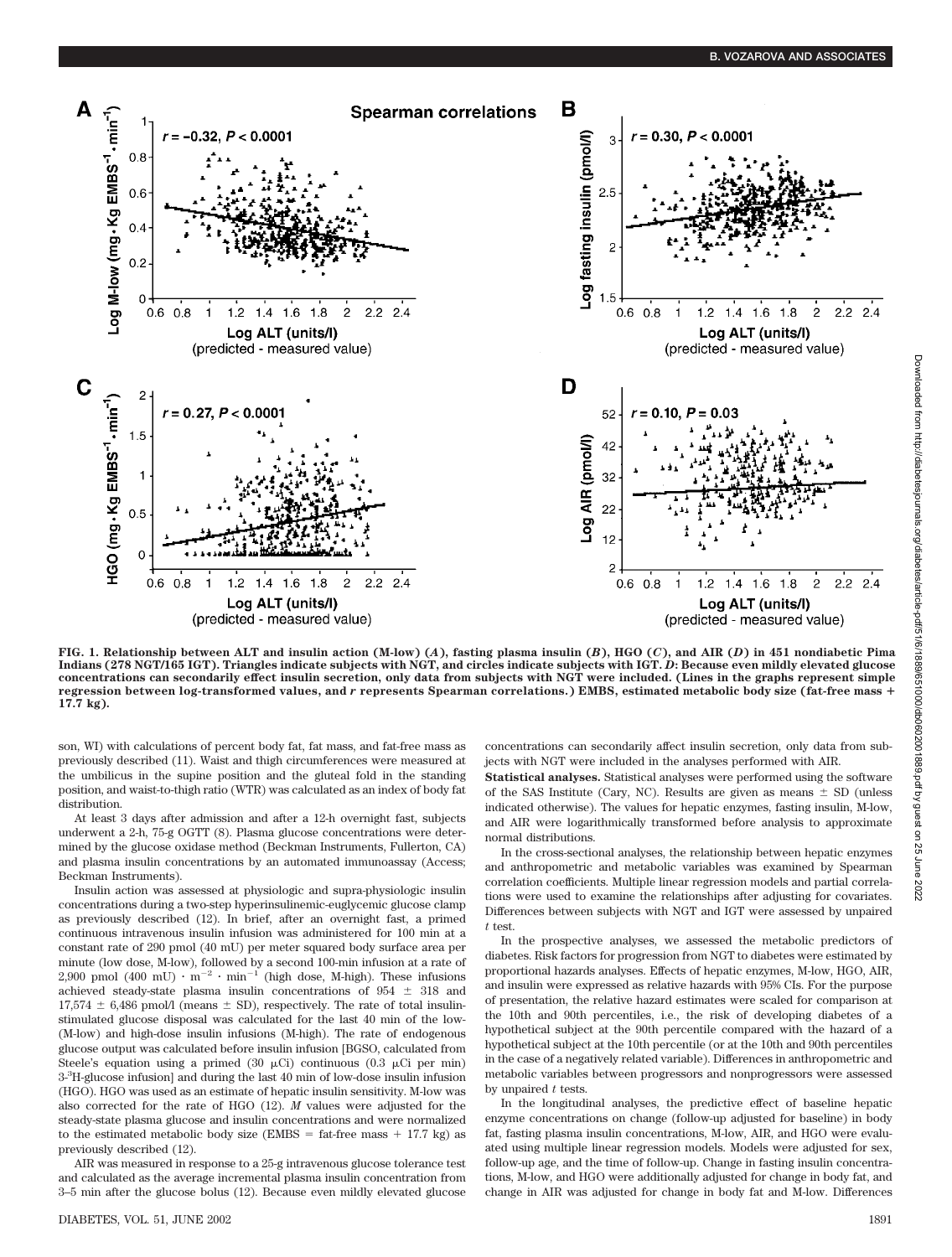

FIG. 2. Kaplan-Meier curve for cumulative incidence of type 2 diabetes (cumulative incidence  $\pm$  1 SE) in 370 subjects with NGT with ALT in the **upper and lower tertiles after adjustment for age, sex, percent body fat, insulin sensitivity, and AIR. There were 24 events in the upper tertile, 19 in the middle tertile, and 20 in the lower tertile. For clarity, only the curves for the upper and lower tertiles are shown. The curve for the middle tertile (not shown) lies between the other two.**

between anthropometric and metabolic variables at baseline and follow-up were assessed by paired *t* tests.

### **RESULTS**

The anthropometric and metabolic characteristics of the study populations for the cross-sectional, prospective, and longitudinal analyses are summarized in Table 1.

**Cross-sectional analysis.** ALT, AST, and GGT concentrations did not differ between individuals with NGT and IGT (all  $P > 0.05$ ). ALT was positively correlated with AST  $(r = 0.64, P = 0.0001)$  and GGT  $(r = 0.58, P = 0.0001)$ , and AST was correlated with GGT ( $r = 0.56, P = 0.0001$ ).

In general, after adjusting for age and sex, hepatic enzyme concentrations were positively correlated with measures of adiposity, fasting plasma insulin, and HGO and negatively correlated with the rate of insulin-stimulated glucose disposal (Table 2 and Fig. 1). Hepatic enzymes were not related to measures of central adiposity (waist and WTR, all  $P > 0.1$ ) independent of body fat. After adjustment for age, sex, and adiposity, ALT, AST, and GGT were associated with M-low (all  $P < 0.0001$ ). When M-low, fasting insulin concentrations, and HGO were included in the same model, all three were independent determinants of ALT concentrations (all  $P < 0.01$ ). This was in contrast to AST or GGT concentrations. Only ALT was associated with M-high  $(P = 0.0001)$  after adjustment for age, sex, and body fat. ALT, AST, and GGT were positively related to WBC, before and after adjustment for body fat and insulin action, in a partial correlation ( $r = 0.25, 0.26,$  and 0.20, respectively, all  $P < 0.01$ ).

**Prospective analysis.** Hepatic enzymes at baseline did not differ between progressors and nonprogressors (Table 1). In a proportional hazards analyses, with adjustment for age and sex, a high ALT predicted the progression from NGT to diabetes [relative hazard 90th vs. 10th percentiles (95% CI): 2.3 (1.4–3.6),  $P = 0.0004$ . Ninetieth and tenth percentiles of ALT were 70 and 12 mU/l, respectively. The predictive effect of a high ALT persisted after additional adjustment for percent body fat, AIR, and M-low [1.9  $(1.1–3.3), P = 0.02$ ] and/or HGO [1.9 (1.1–3.3),  $P = 0.03$ ]. In the model that included age, sex, percent body fat, M-low, AIR, and ALT in addition to ALT, M-low [5.2 (1.9–14.4),  $P = 0.003$  and AIR [4.4 (1.9–9.8),  $P = 0.0001$ ] were both predictive of type 2 diabetes. When subjects with IGT at baseline were included in the analysis together with subjects with NGT, ALT (adjusted for age, sex, percent body fat, M-low, and AIR) was predictive of future diabetes  $[2.5 (1.7–3.7), P = 0.0001]$ . HGO was higher in progressors compared with nonprogressors (Table 1) but was not predictive of diabetes independently of M-low and AIR [1.6  $(0.95-2.8), P = 0.07$ . When divided into tertiles, subjects in the upper tertile of relative ALT ( $\geq$ 59 mU/l, adjusted for age, sex, body fat, M-low, and AIR) had a higher cumulative incidence at all time points of follow-up compared with subjects in the lower tertile  $(\leq 21 \text{ mU/l})$  (Fig. 2). AST, GGT, alkaline phosphatase, bilirubin, and albumin concentrations as well as AST/ALT ratio did not predict development of type 2 diabetes (data not shown).

**Longitudinal analysis.** A high ALT at baseline was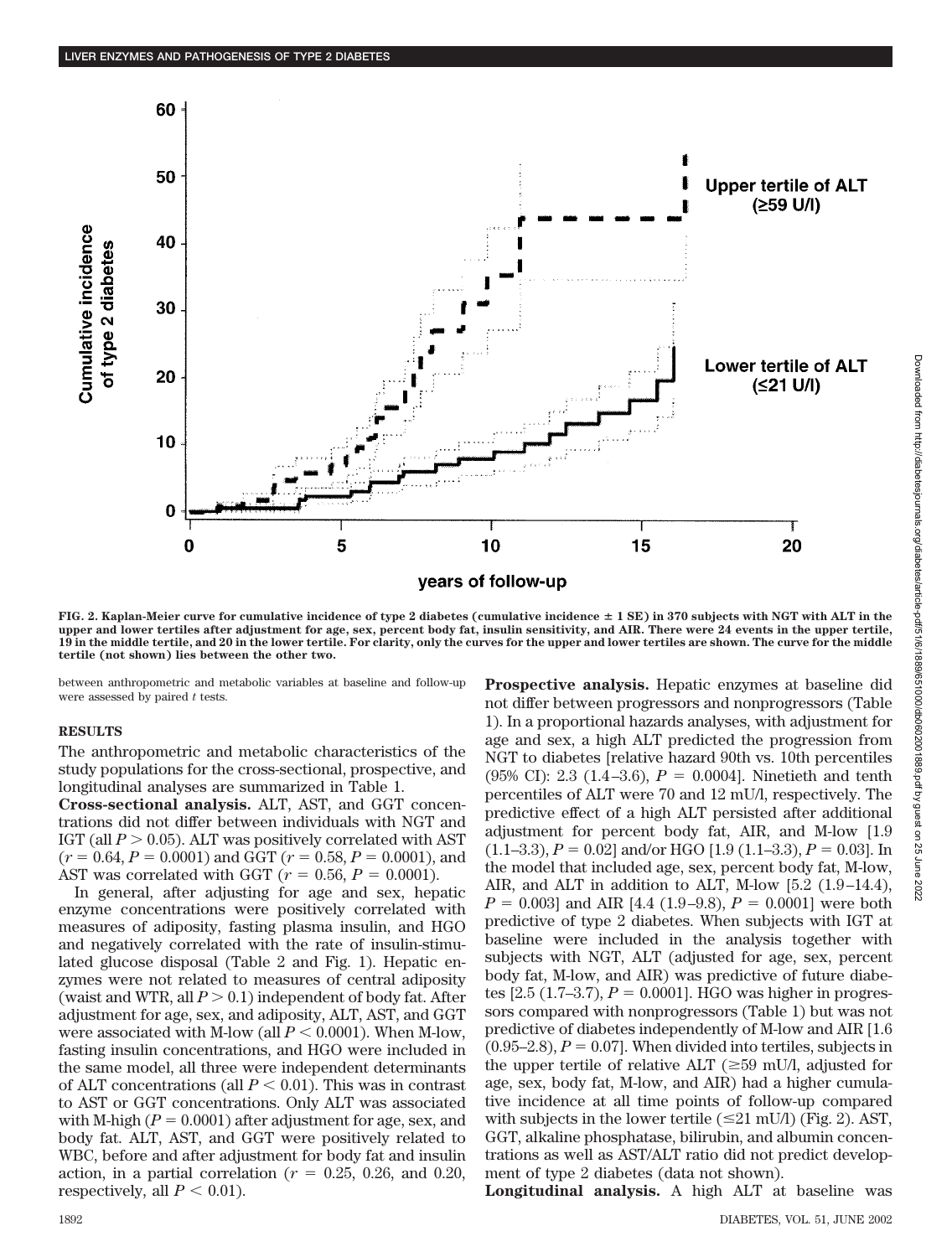

| HGO at follow-up | <b>Determinant</b>    | <b>Estimate</b> | <b>Standard</b><br>error | p-value |
|------------------|-----------------------|-----------------|--------------------------|---------|
|                  | Intercept             | $-0.47$         | 0.19                     | 0.02    |
|                  | Age follow-up         | 0.005           | 0.004                    | 0.18    |
|                  | <b>Sex</b>            | $-0.19$         | 0.06                     | 0.003   |
|                  | Body fat at follow-up | 0.03            | 0.006                    | 0.0001  |
|                  | Body fat at baseline  | $-0.008$        | 0.006                    | 0.15    |
|                  | HGO at baseline       | 0.28            | 0.07                     | 0.0001  |
|                  | ALT at baseline       | 0.17            | 0.08                     | 0.001   |
|                  | Time of follow-up     | 0.00004         | 0.00002                  | 0.06    |

**FIG. 3. Relationship between ALT at baseline and the change (follow-up adjusted for baseline) in HGO (adjusted for sex, follow-up age, change in body fat, and time of follow-up).**

associated with an increase in HGO after adjustment for time of follow-up, follow-up age, sex, and change in body fat  $(P = 0.001)$  (Fig. 3). ALT was not associated with decline in M-low  $(P = 0.3)$ . Plasma AST and GGT at baseline were not associated with change in M-low or HGO (data not shown). Plasma ALT, AST, and GGT concentrations at baseline were not associated with the subsequent change in AIR, fasting plasma insulin concentrations, or percent body fat (all  $P > 0.1$ ).

## **DISCUSSION**

In the present study, we found that among Pima Indians with NGT, high ALT concentrations predicted the development of type 2 diabetes. Moreover, we demonstrated that a high ALT at baseline was associated with a decline in hepatic insulin sensitivity.

The cross-sectional relationships between hepatic enzymes and adiposity confirm previous findings in other populations (4–6). In accordance with two previous studies, we found that the relationship between hepatic enzyme concentrations and insulin sensitivity was independent of the degree of adiposity (5,6).

Prospective analyses revealed that higher ALT concentrations predict type 2 diabetes in subjects with NGT. We have also shown that the predictive effect of ALT was independent of the degree of adiposity. Our results are in agreement with the finding of Ohlson et al. (3), who described a higher ALT as a risk factor for type 2 diabetes independent of obesity, body fat distribution, plasma glucose, lipid, AST, bilirubin concentrations, and family history of diabetes in nondiabetic Swedish men. Recently, a report by Perry et al. (4) described an association between elevated GGT and risk of developing type 2 diabetes independent of obesity and alcohol intake.

Why might ALT be associated with later development of type 2 diabetes? We further examined this by assessing whether ALT was associated with deterioration of risk factors for type 2 diabetes (obesity, *M*, and AIR) that have been established in the Pima population. Importantly, ALT was not associated with a decline in insulin sensitivity or insulin secretion. We have made the important and novel observation that ALT appears to have associations with both hepatic insulin resistance and later decline in hepatic insulin sensitivity. In contrast, AST and GGT concentra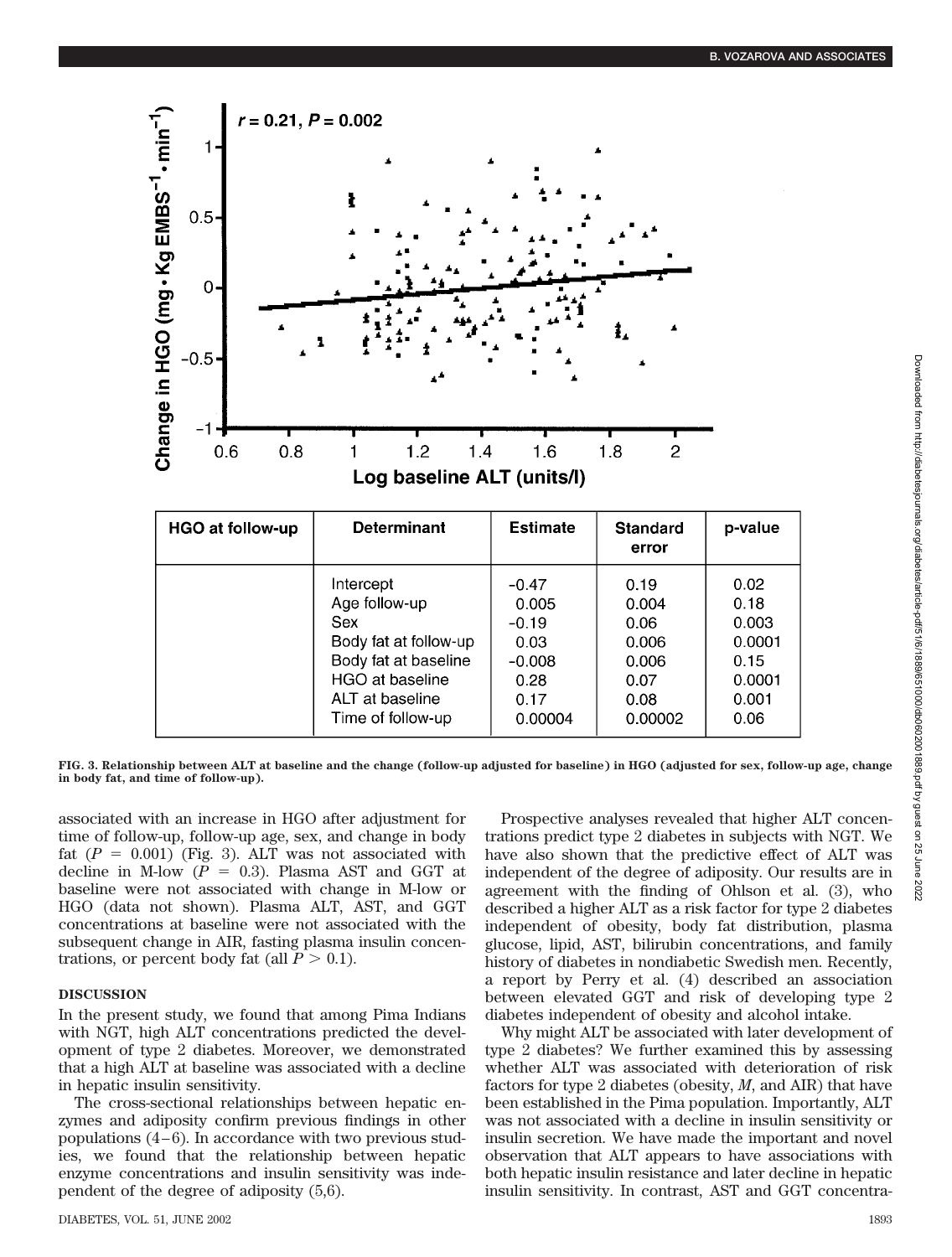tions at baseline were not related to a decrease in hepatic or whole-body insulin action or AIR. The etiologic role of the liver in later development of type 2 diabetes in humans is debated. The potential for isolated hepatic insulin resistance to lead to more generalized abnormalities of glucose tolerance is supported by animal models in which disruption of insulin signaling targeted to the liver causes diabetes (2).

In cross-sectional studies, high ALT has also been associated with fatty liver disease (5), and fatty liver disease has been associated with insulin resistance (13,14). The most obvious explanation for our findings is that raised ALT reflects fatty change in the liver and that this in turn reflects pathophysiological changes predating the development of type 2 diabetes. In animal models, chronic hyperinsulinemia is found to predispose the liver to both relative resistance to insulin action on suppression of gluconeogenesis, characterized by failure to increase insulin receptor substrate-2 and an increase in lipogenesis due to upregulation of sterol regulatory element–binding protein 1c (15). By this mechanism, it is proposed that hyperinsulinemia might directly lead to hepatic insulin resistance with associated fatty changes in the liver. Moreover, because insulin suppresses genes encoding gluconeogenic enzymes (16), and ALT is a gluconeogenic enzyme, it is also possible that ALT is an indicator of impaired insulin signaling not necessarily associated with liver injury. Methodological limitations in estimating liver glucose output using radiotracer techniques may explain why ALT, but not more direct measures of hepatic insulin sensitivity (such as HGO), predicts future type 2 diabetes in Pima Indians.

A second pathophysiological mechanism is also possible. We and others have been interested in the association of markers of chronic inflammation and later type 2 diabetes (17,18). Fatty change is a characteristic response of liver to the proinflammatory cytokine tumor necrosis factor- $\alpha$  (19). Fatty change and concomitant raised ALT may therefore reflect inflammation, which may impair insulin signaling both in the liver and systemically. Our observation that a high ALT is associated with a high WBC independent of obesity and insulin resistance is consistent with this hypothesis.

We do not know if alcohol consumption and/or hepatitis C may have contributed to the variability of ALT in this group of Pimas. However, alcohol consumption appears to be an unlikely confounder of our results, since studies have demonstrated higher, lower, and no differences in the prevalence of type 2 diabetes in alcohol consumers (20– 22). Moreover, AST-to-ALT ratio and GGT, which are thought to be better indicators of alcoholic liver disease than ALT (23,24), were not predictive of type 2 diabetes in our study, and there is no relationship between selfreported alcohol consumption and type 2 diabetes in Pima Indians (25). Hepatitis C is a known independent predictor of type 2 diabetes (26–28), even in patients without cirrhosis (26). However, all of the recruited subjects were without a known history of hepatitis B and C and without clinical and laboratory signs of acute or chronic infection. Moreover, hepatitis C has only 2% prevalence among Pima Indian population (C. Wilson, unpublished observations).

In summary, high ALT concentrations are cross-section-

ally associated with obesity, whole-body and hepatic insulin resistance and prospectively associated with a decline in hepatic insulin sensitivity and risk of type 2 diabetes. Our findings indicate that higher ALT is a risk factor for type 2 diabetes and indicate a potential role of increased hepatic gluconeogenesis and/or inflammation in the pathogenesis of type 2 diabetes.

# **ACKNOWLEDGMENTS**

The authors wish to thank members of the Gila River Indian Community for their participation. We also gratefully acknowledge Mike Milner, the nurses of the Clinical Research Unit, and the staff of the metabolic kitchen for their care of the patients in these studies.

### **REFERENCES**

- 1. Duckworth WC, Hamel FG, Peavy DE: Hepatic metabolism of insulin. *Am J Med* 85:71–76, 1988
- 2. Michael MD, Kulkarni RN, Postic C, Previs SF, Shulman GI, Magnuson MA, Kahn CR: Loss of insulin signaling in hepatocytes leads to severe insulin resistance and progressive hepatic dysfunction. *Mol Cell* 6:87–97, 2000
- 3. Ohlson LO, Larsson B, Bjorntorp P, Eriksson H, Svardsudd K, Welin, L, Tibblin G, Wilhelmsen L: Risk factors for type 2 (non-insulin-dependent) diabetes mellitus: thirteen and one-half years of follow-up of the participants in a study of Swedish men born in 1913. *Diabetologia* 31:798–805, 1988
- 4. Perry IJ, Wannamethee SG, Shaper AG: Prospective study of serum gamma-glutamyltransferase and risk of NIDDM. *Diabetes Care* 21:732–737, 1998
- 5. Marchesini G, Brizi M, Bianchi G, Tomassetti S, Bugianesi E, Lenzi M, McCullough AJ, Natale S, Forlani G, Melchionda N: Nonalcoholic fatty liver disease: a feature of the metabolic syndrome. *Diabetes* 50:1844–1850, 2001
- 6. Dixon JB, Bhathal PS, O'Brien PE: Nonalcoholic fatty liver disease: predictors of nonalcoholic steatohepatitis and liver fibrosis in the severely obese. *Gastroenterology* 121:91–100, 2001
- 7. Knowler WC, Pettitt DJ, Saad MF, Bennett PH: Diabetes mellitus in the Pima Indians: incidence, risk factors and pathogenesis. *Diabetes Metab Rev* 6:1–27, 1990
- 8. Lillioja S, Mott DM, Spraul M, Ferraro R, Foley JE, Ravussin E, Knowler WC, Bennett PH, Bogardus C: Insulin resistance and insulin secretory dysfunction as precursors of non-insulin-dependent diabetes mellitus: prospective studies of Pima Indians. *N Engl J Med* 329:1988–1992, 1993
- 9. World Health Organization: *Diabetes Mellitus: Report of a WHO Study Group*. Geneva, World Health Org., 1985 (Tech. Rep. Ser., no. 727)
- 10. Siri WE: Body composition from fluid spaces and density:analysis of methods. In *In Techniques for Measuring Body Composition*. Brozek JHA, Ed. Washington, DC, National Academy of Sciences, 1961, p. 223–244
- 11. Tataranni PA, Ravussin E: Use of dual-energy X-ray absorptiometry in obese individuals. *Am J Clin Nutr* 62:730–734, 1995
- 12. Lillioja S, Mott DM, Howard BV, Bennett PH, Yki-Jarvinen H, Freymond D, Nyomba BL, Zurlo F, Swinburn B, Bogardus C: Impaired glucose tolerance as a disorder of insulin action: longitudinal and cross-sectional studies in Pima Indians. *N Engl J Med* 318:1217–1225, 1988
- 13. Goto T, Onuma T, Takebe K, Kral JG: The influence of fatty liver on insulin clearance and insulin resistance in non-diabetic Japanese subjects. *Int J Obes Relat Metab Disord* 19:841–845, 1995
- 14. Banerji MA, Buckley MC, Chaiken RL, Gordon D, Lebovitz HE, Kral JG: Liver fat, serum triglycerides and visceral adipose tissue in insulinsensitive and insulin-resistant black men with NIDDM. *Int J Obes Relat Metab Disord* 19:846–850, 1995
- 15. Shimomura I, Matsuda M, Hammer RE, Bashmakov Y, Brown MS, Goldstein JL: Decreased IRS-2 and increased SREBP-1c lead to mixed insulin resistance and sensitivity in livers of lipodystrophic and ob/ob mice. *Mol Cell* 6:77–86, 2000
- 16. O'Brien RM, Granner DK: Regulation of gene expression by insulin. *Biochem J* 278:609–619, 1991
- 17. Vozarova B, Weyer C, Lindsay RS, Pratley RE, Bogardus C, Tataranni PA: High white blood cell count is associated with a worsening of insulin sensitivity and predicts the development of type 2 diabetes. *Diabetes* 51:455–461, 2002